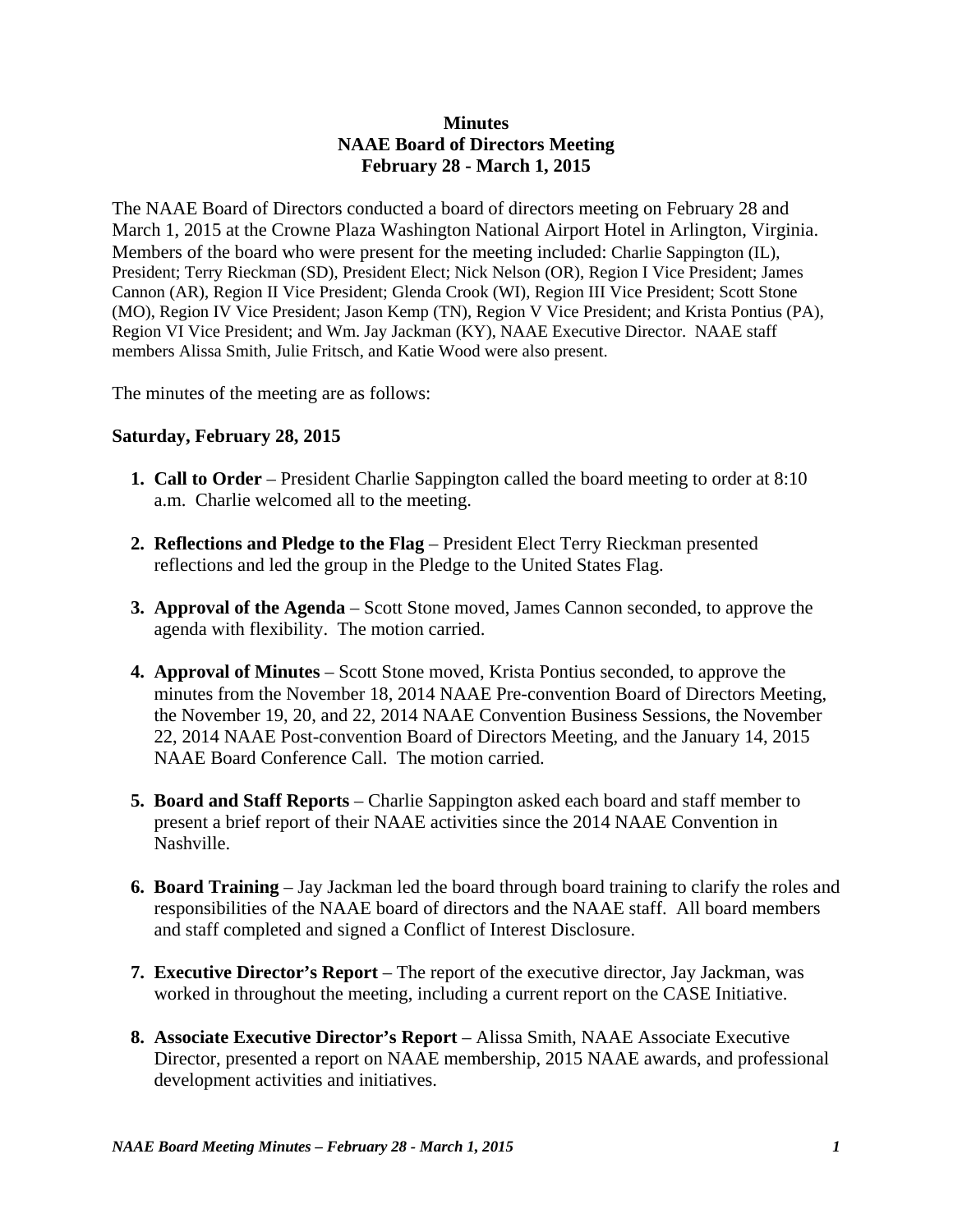- **9. Strategic Planning Committee Meeting** Terry Rieckman, Board Strategic Planning Committee Chair, conducted the Strategic Planning Committee meeting. Kyle Hearn, Florida, Full Strategic Planning Committee Chair, joined the meeting via conference call. (Refer to the committee report for the details of the committee meeting.)
- 10. Policy and Bylaws Committee Meeting James Cannon, Board Policy and Bylaws Committee Chair, conducted the Policy and Bylaws Committee meeting. The chair of the full committee was not able to join the meeting via conference call. (Refer to the committee report for the details of the committee meeting.)
- **11. Sponsorship Update**  Alissa Smith updated the directors on sponsorships as special projects of the National FFA Foundation.
- **12.** *The Agricultural Education Magazine* Discussion Jay Jackman presented the possibility of NAAE offering *The Agricultural Education Magazine*, on-line version only, to NAAE members as part of their membership benefits. Clearly, this is only an idea at this time. Such a change would have to be approved by the managing/editing board of the magazine and the NAAE board of directors. Nick Nelson moved, Glenda Crook seconded, to authorize the executive director to discuss with the managing/editing board of *The Agricultural Education Magazine* possibilities around the idea of NAAE offering the online version of the magazine to NAAE members. The motion carried.

*President Charlie Sappington recessed the board meeting from 12:08 a.m. - 1:25 p.m. for a lunch break.*

- **13. Marketing Committee Meeting** Krista Pontius, Board Marketing Committee Chair, conducted the Marketing Committee meeting. Sara Beth Fulton, Pennsylvania, Full Marketing Committee Chair, joined the meeting via conference call. (Refer to the committee report for the details of the committee meeting.)
- **14. Member Services Committee Meeting**  Jason Kemp, Board Member Services Committee Chair, conducted the Member Services Committee meeting. Mary Hoffmann, Minnesota, Full Member Services Committee Chair, joined the meeting via conference call. (Refer to the committee report for the details of the committee meeting.)
- **15. Committee Quorum Definition to Add to Committee Policies The directors discussed** a definition for a quorum for committees when conducting official committee business. Terry Rieckman moved, Nick Nelson seconded, to add to the committee operating policies that a quorum for conducting committee business would be at least one committee member from each of the six NAAE regions or at least 50 percent of the committee membership. The motion carried.
- **16. Professional Growth Committee Meeting** Nick Nelson, Board Professional Growth Committee Chair, conducted the Professional Growth Committee meeting. The chair of the full committee was not able to join the meeting via conference call. (Refer to the committee report for the details of the committee meeting.)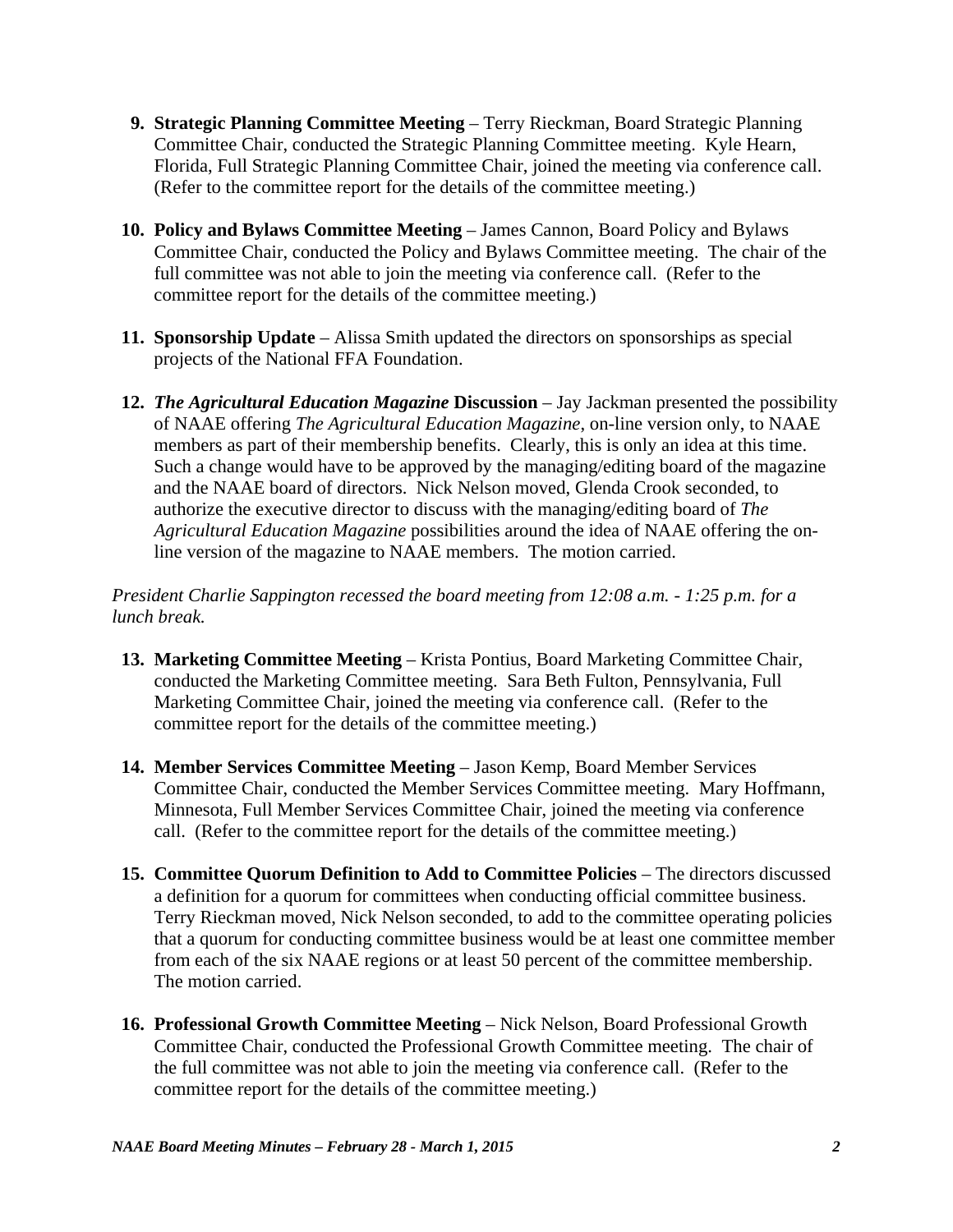- **17. Public Policy Committee Meeting** Terry Rieckman, Board Public Policy Committee Chair, conducted the Public Policy Committee meeting. Linda Sattler, Wisconsin, Maryland, Full Public Policy Committee Secretary, joined the meeting via conference call. (Refer to the committee report for the details of the committee meeting.)
- **18. National Policy Seminar Review**  Jay Jackman presented the update on the Ag Ed Strand of the ACTE National Policy Seminar. There will be one agricultural education break-out session with Paul Larson as the presenter and the Agricultural Education Leadership Dinner with Dr. MeeCee Baker as the speaker.
- **19. National FFA Board Update** Charlie Sappington reported that he and Terry Rieckman attended the National FFA board meeting in January as the NAAE stakeholders. There are now two, rather than three, NAAE stakeholders that are invited to FFA board meetings.
- **20. National FFA Alumni Update** Jay Jackman discussed with the directors the proposal related to volunteerism that was presented to the NAAE board at the pre-convention board meeting in November 2014. It was agreed that NAAE will offer to assist in finding NAAE members who are interested in working on this initiative rather than having the NAAE board members work on the initiative.
- **21. Finance Committee Meeting**  Scott Stone, Board Finance Committee Chair, conducted the Finance Committee meeting. Zach Rada, Minnesota, Full Finance Committee Chair, joined the meeting via conference call. (Refer to the committee report for the details of the committee meeting.)
- **22. Executive Session**  The board went into executive session from 3:40 4:40 p.m. for the executive director's performance evaluation. The board took two specific actions during the executive session, as follows:
- **23. Board Directives following Executive Session** Terry Rieckman moved, James Cannon seconded, to give the executive director the discretion to give pay increases to staff. The motion carried. James Cannon moved, James Kemp seconded, to offer a one year extension to the executive director's employment contract and to increase the base salary of the executive director by 2.5 percent for the 2015-16 contract year. The motion carried.

*President Charlie Sappington recessed the board meeting for the day at 5:15 p.m. on February 28, 2015.*

## **Sunday, March 1, 2015**

*President Charlie Sappington called the board meeting back to order at 8:33 a.m. on March 1, 2015.* 

**24. Regional Conferences** – Alissa Smith and Julie Fritsch led the discussion of the upcoming 2015 regional conferences to determine what the board members want to prepare for and conduct their regional meetings. The regional conferences pages on NAAE's Communities of Practice will be utilized again this year to disseminate regional conferences information;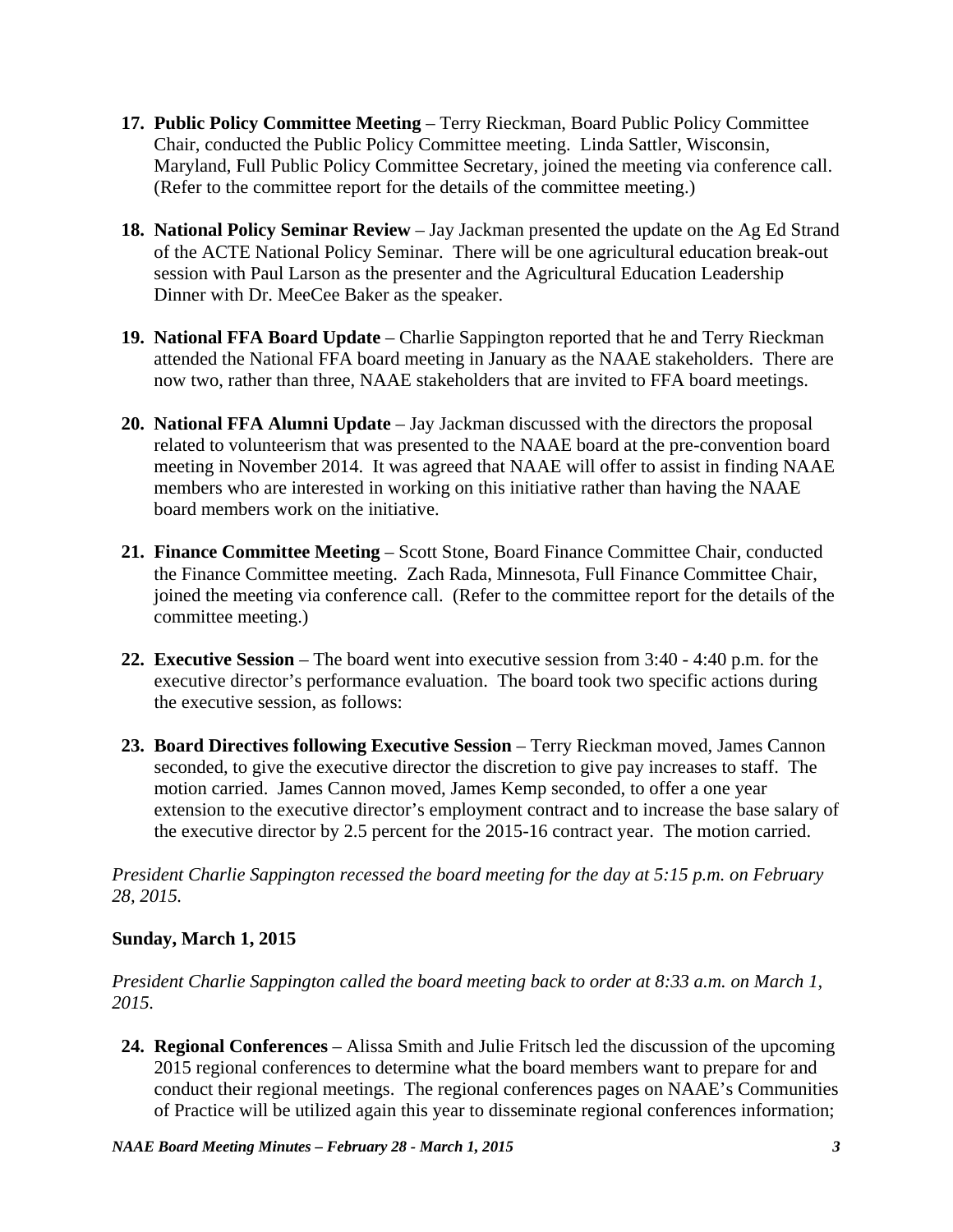Julie taught the board members how to update their own regional meeting pages. Charlie Sappington will attend the regional meetings in Region I and Region II. Terry Rieckman will attend the regional meetings in Region III and Region VI. NAAE staff will attend the regional meetings in Region I, Region IV, Region V, and Region VI. Staff may attend other regional meetings as workshop presenters.

- **25. Communications/Marketing Director's Report** Julie Fritsch, NAAE Communications/Marketing Director, presented the communications/marketing report.
- **26. 2015 State Conferences** Alissa Smith and Charlie Sappington updated the directors on their responsibilities at state agricultural education association conferences.
- **27. 2015 NAAE Convention Planning**  Alissa Smith presented the update on the 2015 NAAE Convention, which will be held at the New Orleans Hilton Riverside in New Orleans. More details on the 2015 convention will be provided at the summer board meeting. The schedule for the 2015 convention will be somewhat different given that ACTE is shifting their dates forward one day (Friday through Sunday rather than Thursday through Saturday). The board reviewed the results from the evaluation of the 2014 NAAE Convention.

 Terry Rieckman moved, James Cannon seconded, to eliminate the host state social from the convention schedule beginning in 2015. The motion carried.

**28. National Council for Agricultural Education Update – Jason Davis (NC) joined the** meeting by conference call and presented a report from the National Council for Agricultural Education, including updates on the following initiatives: AFNR standards update (scheduled to be released in March 2015), agricultural education program standards update (target release date of January 2016), SAE renewal, Teach Ag campaign (STAR states), CASE, Council strategic planning, ag ed data collection, 2016 Ag Ed Summit, and bylaws/committees/website updates.

*President Charlie Sappington recessed the board meeting from 11:30 a.m. - 12:30 p.m. for a lunch break.*

## **29. Board Committee Reports**

- **a. Strategic Planning Committee Report** Terry Rieckman presented the Strategic Planning Committee report. Terry Rieckman moved, James Cannon seconded, to adopt the Strategic Planning Committee report. The motion carried.
- **b. Professional Growth Committee Report** Nick Nelson presented the Professional Growth Committee report. Nick Nelson moved, Terry Rieckman seconded, to adopt the Professional Growth Committee report. The motion carried.
- **c. Public Policy Committee Report**  Glenda Crook presented the Public Policy Committee report. Glenda Crook moved, Scott Stone seconded, to adopt the Public Policy Committee report. The motion carried.